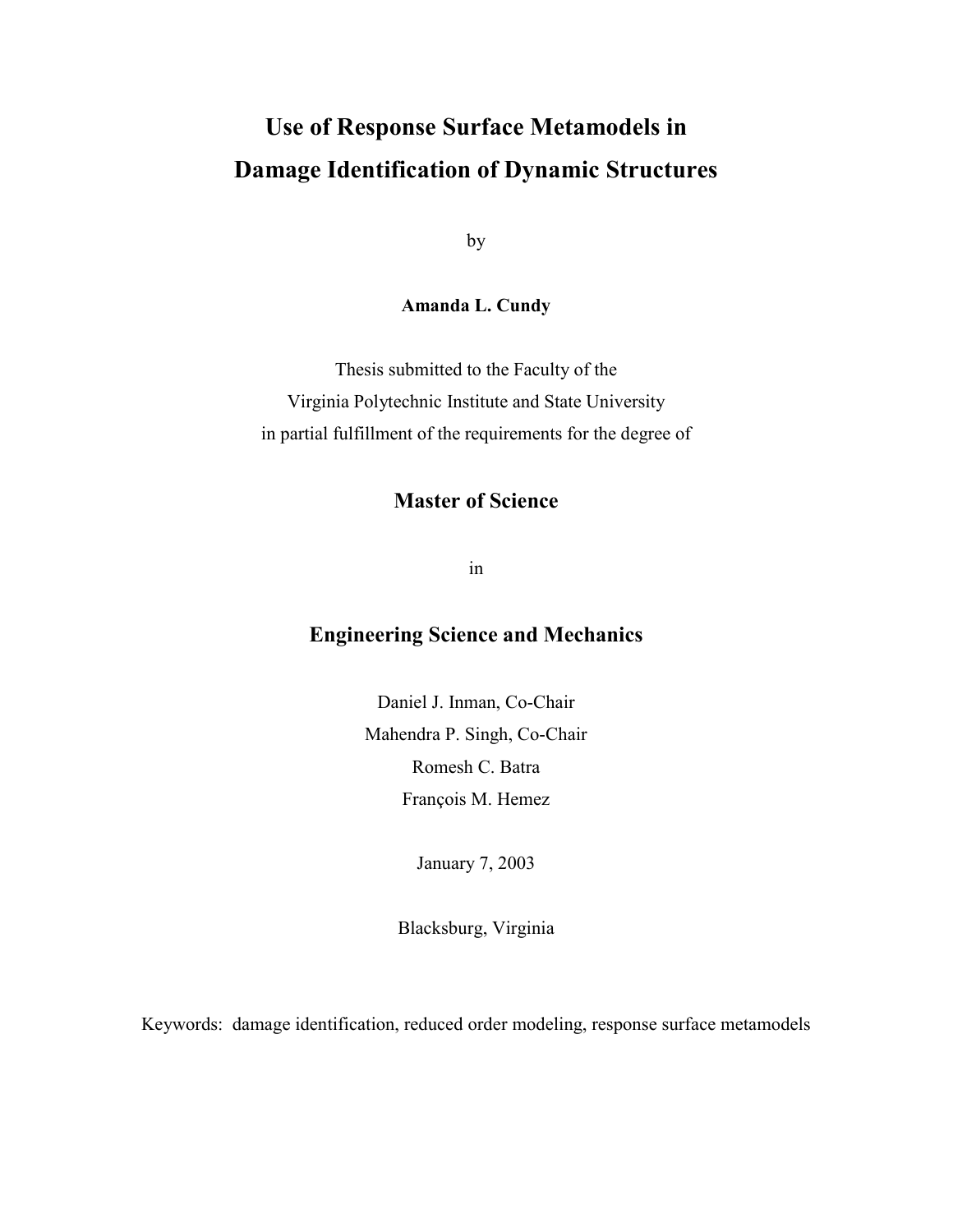# **Use of Response Surface Metamodels in Damage Identification of Dynamic Structures**

Amanda L. Cundy

Virginia Polytechnic Institute and State University, 2002 Advisor: Daniel J. Inman

#### ABSTRACT

The need for low order models capable of performing damage identification has become apparent in many structural dynamics applications where structural health monitoring and damage prognosis programs are implemented. These programs require that damage identification routines have low computational requirements and be reliable with some quantifiable degree of accuracy. Response surface metamodels (RSMs) are proposed to fill this need. Popular in the fields of chemical and industrial engineering, RSMs have only recently been applied in the field of structural dynamics and to date there have been no studies which fully demonstrate the potential of these methods. In this thesis, several RSMs are developed in order to demonstrate the potential of the methodology. They are shown to be robust to noise (experimental variability) and have success in solving the damage identification problem, both locating and quantifying damage with some degree of accuracy, for both linear and nonlinear systems. A very important characteristic of the RSMs developed in this thesis is that they require very little information about the system in order to generate relationships between damage indicators and measureable system responses for both linear and nonlinear structures. As such, the potential of these methods for damage identification has been demonstrated and it is recommended that these methods be developed further.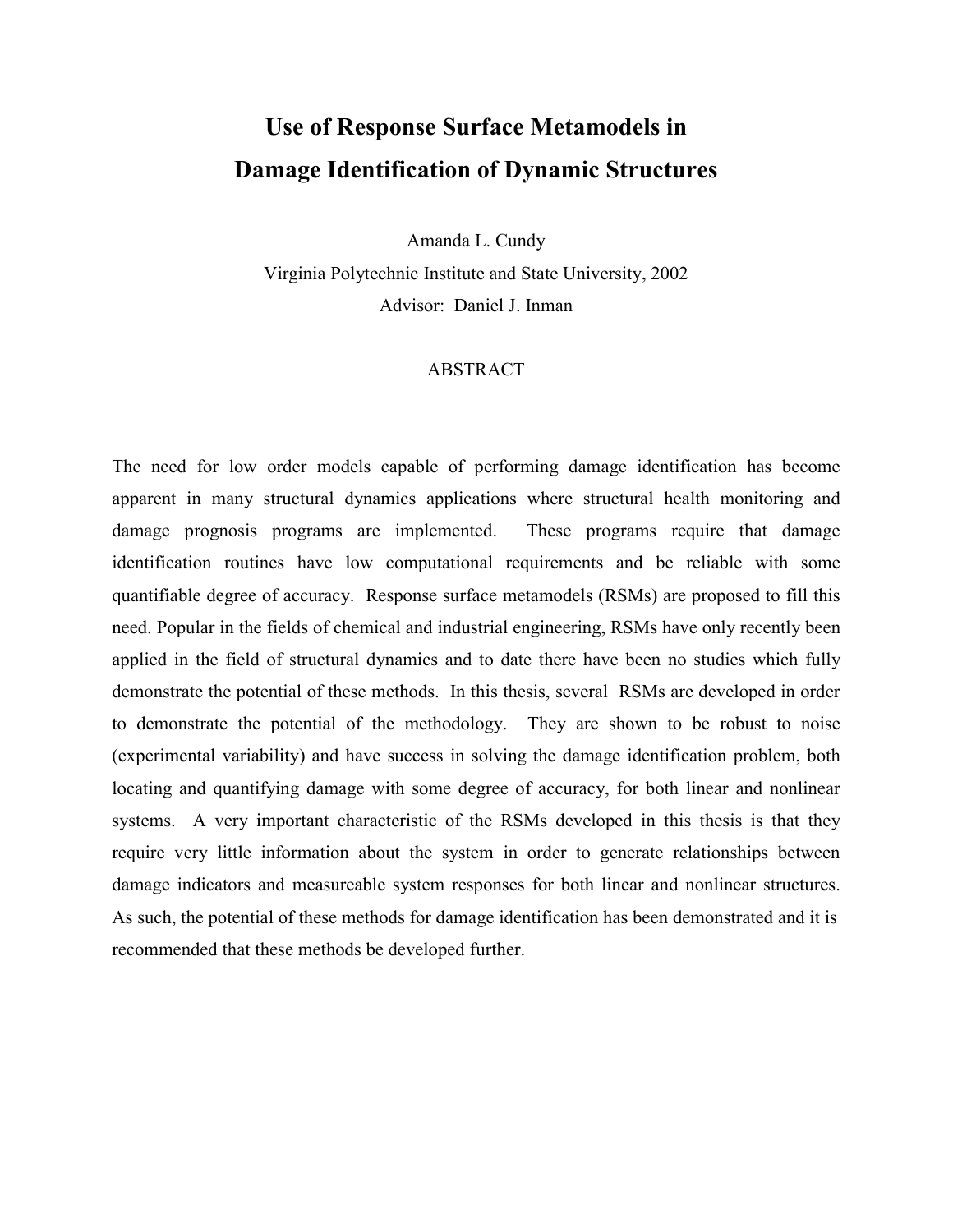### **Acknowledgments**

I would first like to thank my family for their support and encouragement. I would like to thank my advisor, Dr. Dan Inman, for his guidance and flexibility while I have studied at Virginia Tech. I would also like to thank the other Virginia Tech members of my committee Dr. M.P. Singh and Dr. R.C. Batra for their time and insight. I would like to acknowledge the National Science Foundation, from whom I received support in the Fall of 2002. I would also like to extend my thanks to my colleagues at Los Alamos National Laboratory, Dr. Francois Hemez, who is also serving on this committee and has provided valuable assistance, Dr. Gyuhae Park, formerly of Virginia Tech who wrote much of the simulation code used in this thesis and provided great insights, Dr. Chuck Farrar, who has been my mentor at Los Alamos and agreed to support me while at Virginia Tech, and the many others in ESA-WR who were so supportive of this venture. I would also like to express my appreciation to my Virginia Tech colleagues and friends, who helped to make Virginia feel a little more like home. Finally, I would like to express my love and appreciation to my fiancé, Dr. Steven W. Rutherford, for his unconditional support throughout. Without it, I never could have completed this work. Thanks, dear  $-$  we made it!

> Mandy Cundy *Virginia Polytechnic Institute and State University Blacksburg, VA December 2002*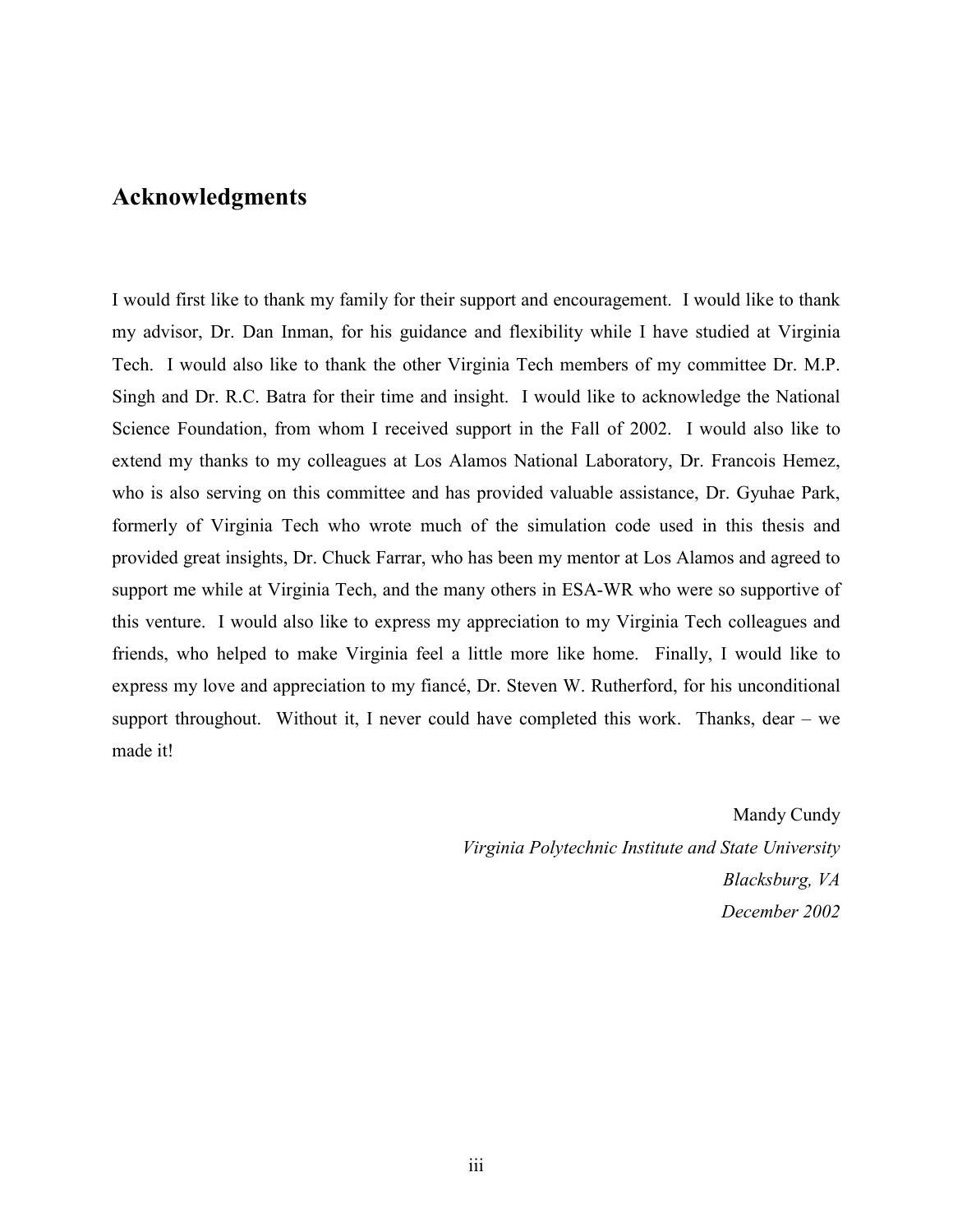## **Contents**

| Chapter 1 INTRODUCTION TO RESPONSE SURFACE METAMODELS OF                      |
|-------------------------------------------------------------------------------|
|                                                                               |
|                                                                               |
|                                                                               |
|                                                                               |
|                                                                               |
| 2.5 Application of Response Surface Methods to Structural Dynamics Problems14 |
|                                                                               |
|                                                                               |
|                                                                               |
|                                                                               |
|                                                                               |
|                                                                               |
| 3.3.1.2 Significant Effects Variable Screening26                              |
|                                                                               |
| 3.4 Step 3: Construction of Response Surfaces and Error Characterization. 28  |
|                                                                               |
| Step 4a: Attempts to Solve the Inverse Problem Using Time Series<br>3.5.1     |
|                                                                               |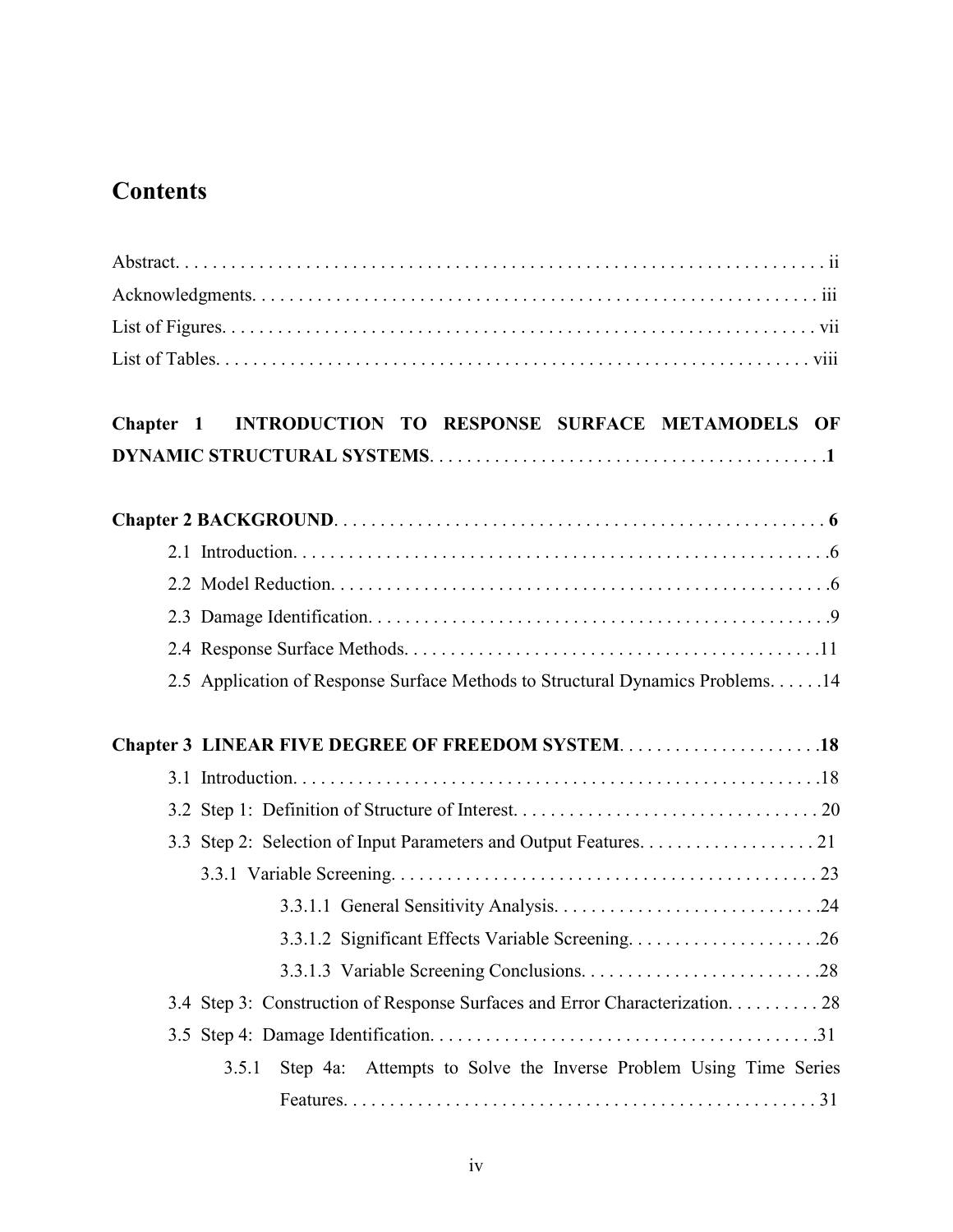| Step 4b: Damage Identification of the 5DOF System with a Reformulated<br>3.5.2 |
|--------------------------------------------------------------------------------|
|                                                                                |
|                                                                                |
| Chapter 4 FIVE DEGREE OF FREEDOM SYSTEM SUBJECT TO NOISE AND                   |
|                                                                                |
|                                                                                |
|                                                                                |
|                                                                                |
|                                                                                |
|                                                                                |
|                                                                                |
|                                                                                |
|                                                                                |
| 5.4 Step 3: Construction of Response Surface Model and Error                   |
|                                                                                |
|                                                                                |
|                                                                                |
|                                                                                |
| 6.1 Introduction.<br>. .61                                                     |
|                                                                                |
|                                                                                |
|                                                                                |
|                                                                                |
| Appendix A ERROR METRICS: HOW TO DECIDE WHICH RESPONSE SURFACE                 |
|                                                                                |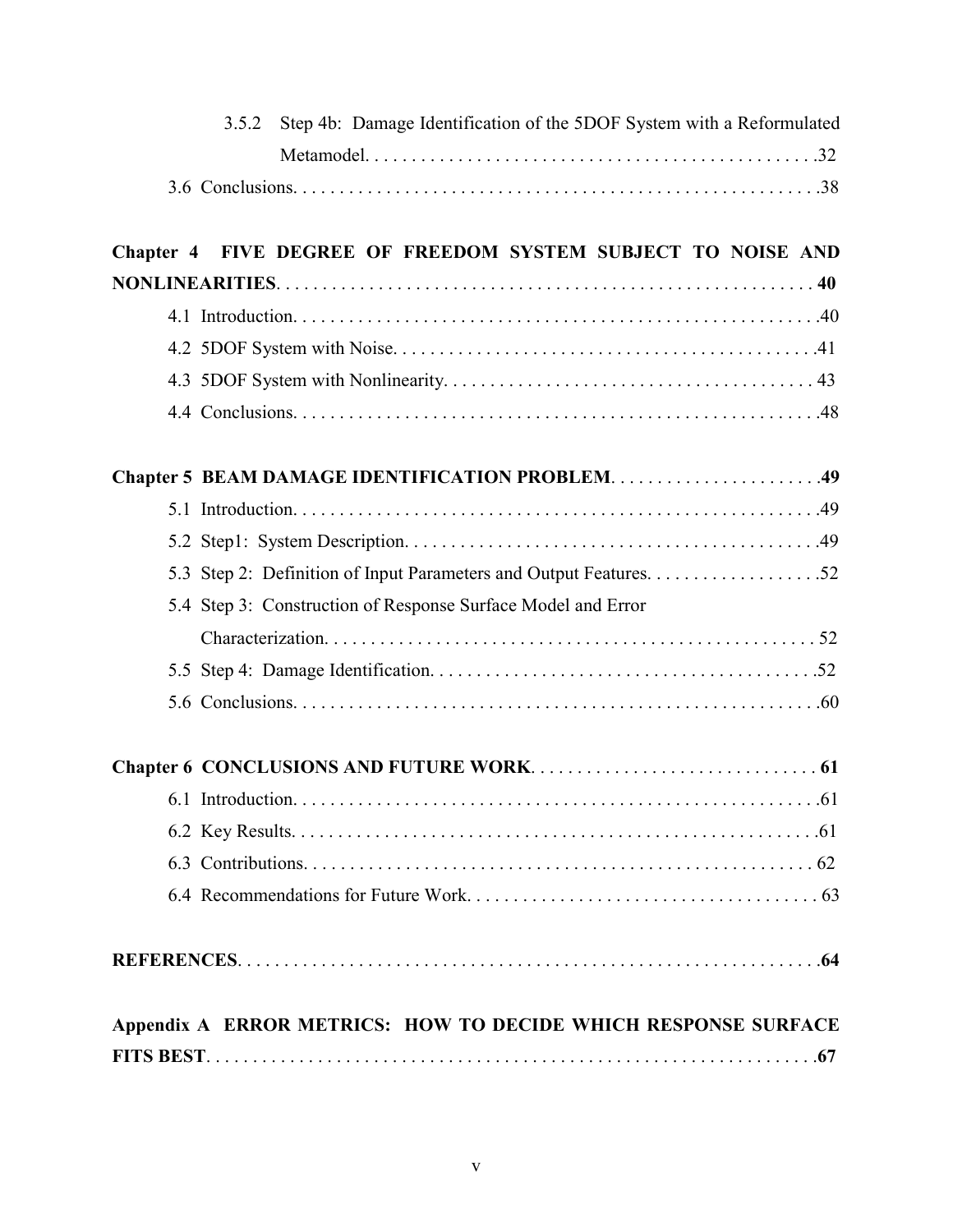| Appendix B ATTEMPTS TO SOLVE THE INVERSE PROBLEM USING TIME SERIES |  |
|--------------------------------------------------------------------|--|
|                                                                    |  |
|                                                                    |  |
|                                                                    |  |
|                                                                    |  |
|                                                                    |  |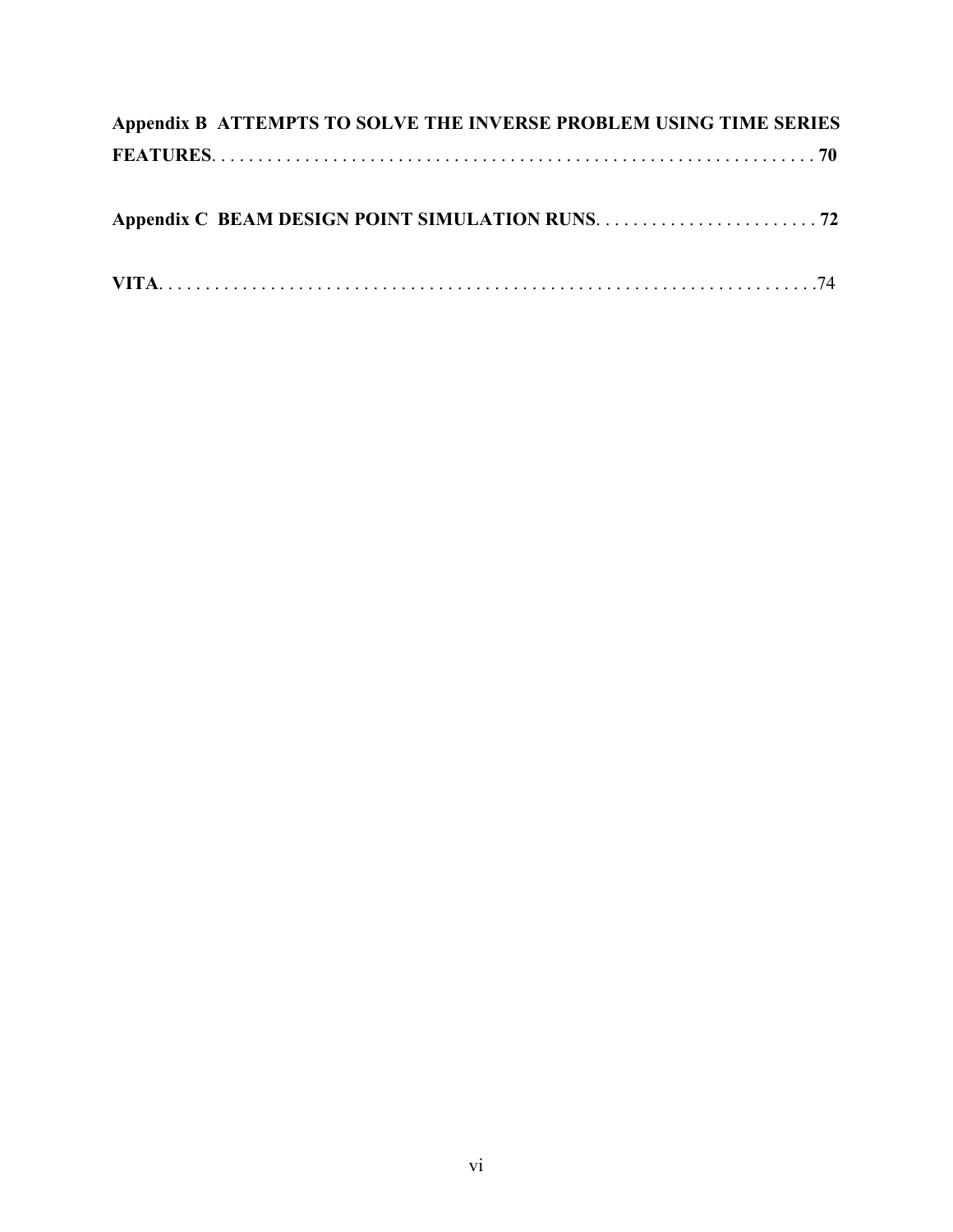## **LIST OF FIGURES**

|     | 2.1 Qualitative design space for a two parameter central composite design. 13              |
|-----|--------------------------------------------------------------------------------------------|
|     | 2.2 Qualitative design space for a two parameter face centered cubic design. 13            |
|     | 3.1 Four steps for performing damage identification using response surface metamodels. 19  |
|     |                                                                                            |
| 3.3 |                                                                                            |
|     |                                                                                            |
|     |                                                                                            |
|     |                                                                                            |
|     | 3.7 One of the five response surfaces generated for the damage identification problem. 34  |
|     | 3.8 Results of solving the damage identification problem using optimization. 37            |
|     |                                                                                            |
|     | 4.1 Upper and lower 95% confidence intervals on the mean of 3% noise realizations. 42      |
|     |                                                                                            |
|     |                                                                                            |
|     |                                                                                            |
|     | 4.4 Flowchart of protocol for use in choice of response surface metamodels. 48             |
|     |                                                                                            |
|     |                                                                                            |
|     |                                                                                            |
|     |                                                                                            |
|     |                                                                                            |
|     | 5.6 Actual and predicted number of masses for simulated natural frequencies outside of the |
|     |                                                                                            |
|     |                                                                                            |
|     | 5.8 Actual and predicted number of masses using experimentally measured frequencies. 59    |